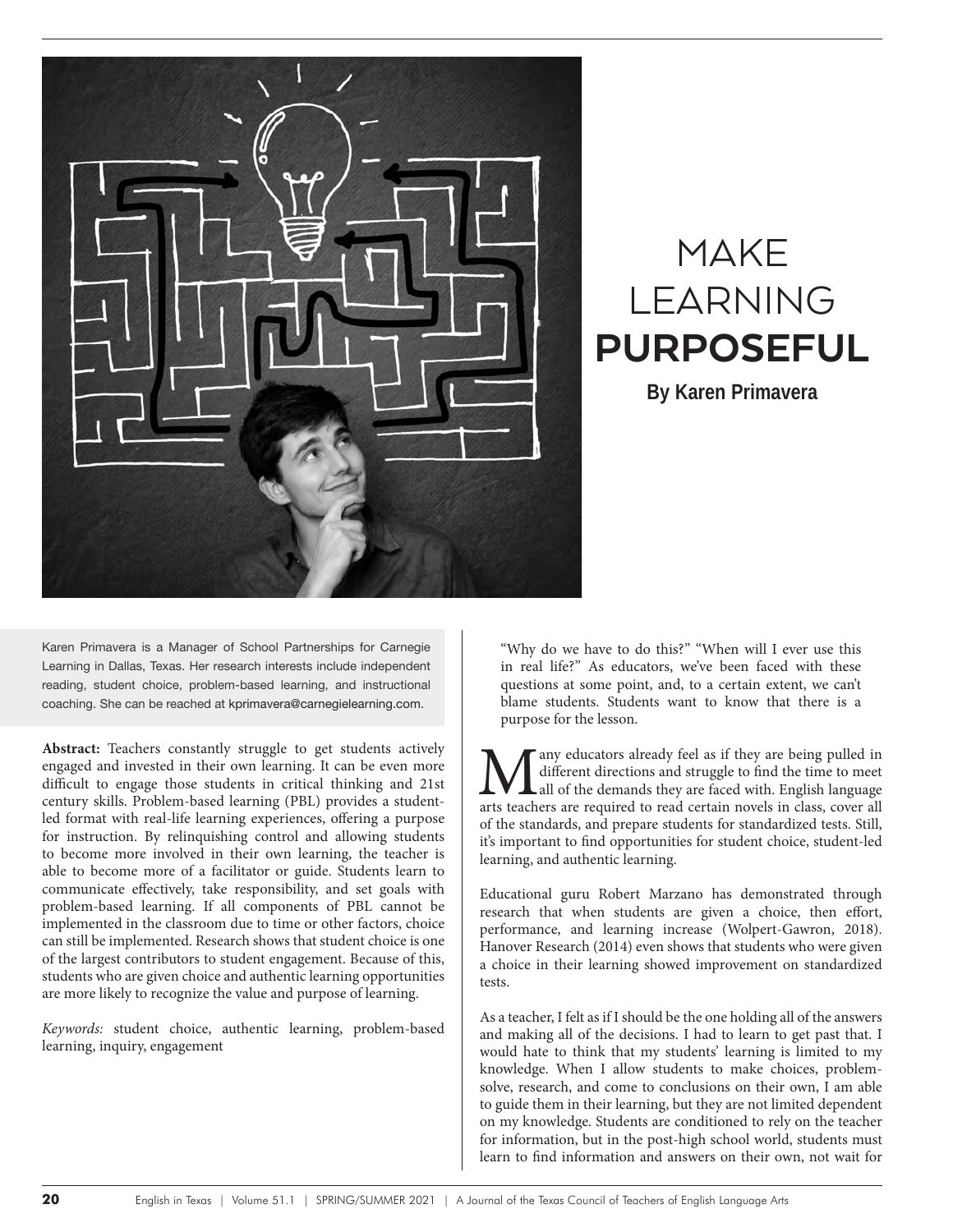information to be given to them. Also, learning is more meaningful and more impactful when people figure out things for themselves.

Educational author and speaker Alfie Kohn (1993) said, "The way a child learns how to make decisions is by making decisions, not by following directions" (p. 19). Allowing students to research, problem-solve, and figure out things together in class will improve their critical thinking skills. It can be difficult to get students to that level of learning, but when we give them more responsibility in making decisions instead of just following directions, we are equipping them with those 21st century skills that they will likely need in the workplace.

Problem-based learning (also project-based learning) (PBL) is an effective way to incorporate student choice and voice, inquirybased learning, and authentic learning experiences while teaching 21st century skills. Students take more ownership in their learning with PBL as they are responsible for choosing their own topics, researching those topics, and finding their own information. They must ask questions, form opinions, and challenge one another's opinions. They must also defend their opinions and communicate effectively with their team to reach a consensus.

Because PBL is a more student-led approach, it is important that expectations are communicated clearly throughout the process with calendars, rubrics, and checkpoints. Mistakes will be made along the way, but that's okay. Students learn by doing in the PBL process. Teachers provide students with the necessary instruction as they need it, and sometimes as students ask for it. It's a good time to stop and do a minilesson over a necessary skill when students recognize that they need help with that skill. By providing reflection time at the end, students get the chance to verbalize what they learned during the process, the parts they struggled with the most, and what they might do differently next time.

The essential elements of PBL ensure that it is more than a fun project. It's engaging, covers a significant amount of content, and allows students to be more responsible for their learning, which enables the teacher to become more of a facilitator. According to the Buck Institute for Education (as cited in Zuniga & Cooper, 2016), the essential elements of PBL are:

- significant content
- twenty-first century skills
- in-depth inquiry
- driving question
- need to know
- voice and choice
- critique and reflection
- public audience

One of the essential elements of PBL is 21st century skills. These skills are important in preparing students for the future, but they are hard to teach in seclusion. Twenty-first century skills include critical thinking, creativity, collaboration, communication, technology/media literacy, leadership, and work ethic. PBL encompasses all of these skills, and in an authentic way. When participating in PBL, students must learn to work together, share responsibility, communicate effectively, and hold one another—and themselves—accountable.

Twenty-first century skills are becoming more and more necessary. However, we may not be preparing our students sufficiently, despite our best efforts in the classroom. According to EdSurge, a leading education news organization, "Too much technology is still used to replace routine tasks rather than turbo-charging the experience

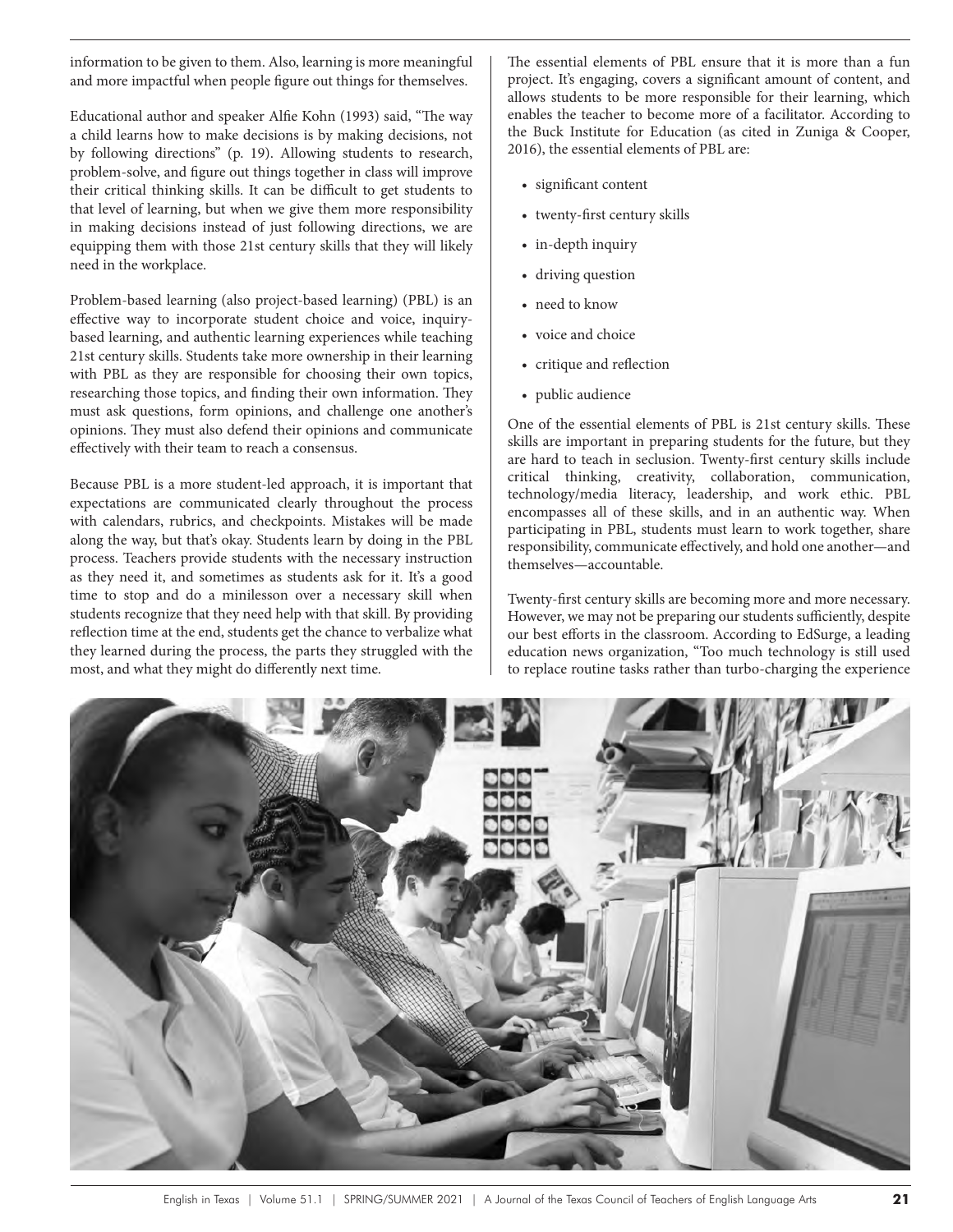of learning" (Boss, 2019, para. 14). As educators, we have to look closely at the strategies we are using in our classrooms and evaluate whether we are actually helping our students to implement 21st century skills or just requiring them to use a computer to complete certain routine tasks.

In keeping with these essential elements, the lesson should be launched with a driving question that guides the research and direction of the work. It is a central question that students will revisit throughout the process (Davis, 2016). After the lesson launch, students make a list of skills that will be needed to complete the project, dividing them into "knows" and "need to knows" (see Figure 1). The activities that students know how to do belong in the "knows" column, and activities that require instruction or investigation belong in the "need to knows" column. The chart can serve as a checklist throughout the project.

| <b>Knows</b>                                                | <b>Need to Knows</b>                                                                       |
|-------------------------------------------------------------|--------------------------------------------------------------------------------------------|
| • An oppressed country must be<br>researched (non-domestic) | • How do we use note cards for<br>research?                                                |
| • Must form an opinion—moral                                | • What is a source card?                                                                   |
| obligation?                                                 | • How do I correctly type an outline                                                       |
| • Should the U.S. help/intervene?                           | for my research paper?                                                                     |
| Construct and type research paper<br>in MLA                 | • How do I correctly include<br>parenthetical/in-text citations?                           |
| • Persuasive strategies/rhetorical<br>appeals               | How do I type a Works Cited<br>$\bullet$<br>page in MLA format with hanging<br>indentions? |
| To be completed in teams and<br>individually                |                                                                                            |

*Figure 1.* Example of "Knows and Need to Knows" Chart for *Animal Farm* PBL.

It can be easier to see how all the elements of PBL come together through specific examples. It's important to remember that the projects don't have to be perfect. Trying new things, learning from mishaps, and adjusting while proceeding provide an environment that fosters these learning experiences for students. Here are some of the project-based learning lessons I used in my classroom that covered all of the elements of PBL and 21st century skills:

## *Animal Farm* **Humanitarian Project**

This was one of my favorite PBLs because of the classroom conversations and debates that it generated. This ninth grade ELA lesson allowed students to explore possibilities and expand their knowledge, well beyond what they would have gained by listening to a lecture. The amount of student-led learning that took place prompted me into the role of facilitator and forced me to become comfortable admitting that I don't know everything. Critical thinking and collaboration were at the forefront of this lesson and are necessary skills for students who are typically do not respond to a lecture presentation.

After reading *Animal Farm* (Orwell, 2004), students were asked to consider the driving question "Does the United States have a moral obligation to intervene in social injustices around the world?" To launch this PBL, we watched a series of short video clips showing current or recent rebellions happening around the world (see Resources). Students immediately began to find similarities between current situations, *Animal Farm*, and the Russian Revolution, making the book more relevant. Students were assigned to groups of four and were allowed to choose the oppressed country that they wanted to research. Although the groups were selected for them, students were given "voice and choice" in the selection of their country. As a class, we made a list of "knows" and "need to knows" in order to make sure students understood everything that was

required of them as well as the things that they knew would require research or explicit instruction from the teacher. This list can be displayed in the classroom and used as a checklist throughout the project.

Research was conducted both individually and in groups, but students were required to write their own research paper. The research paper is a great example of student-led learning, as students selected a country/topic of interest and did their own research but were given guidance and support from the teacher and their team as needed. Minilessons were provided for challenges such as in-text citations, the works cited page, locating information, and identifying reliable sources.

Students were given a calendar with checkpoints to help them stay on track (see Figure 2). For younger students or students who are not familiar with the PBL process, the teacher may provide a little more guidance to help students complete responsibilities on time.



*Figure 2.* Example of *Animal Farm* PBL Calendar with Checkpoints.

My freshmen were new to PBL, so along with a calendar and a rubric, I would put a "To Stay on Track Today" list on the board to remind students of their checkpoints and make sure they didn't fall too far behind (see Figure 3).

# TO STAY ON TRACK TODAY (1/24):

- \* Decide where your team stands on U.S. intervention.
- . As a team, get started on the script and visual presentation.
- . Identify examples of rhetorical appeals that you can use in your presentation,

Remember:

State the driving question and where your team stands on the issue first. What is the purpose of the presentation?

*Figure 3.* Example of *Animal Farm* "To Stay on Track Today" Reminder.

A daily work log and a contract are necessary tools to help students manage their time and hold one another accountable. Students kept their work logs and contracts in a folder that they would pick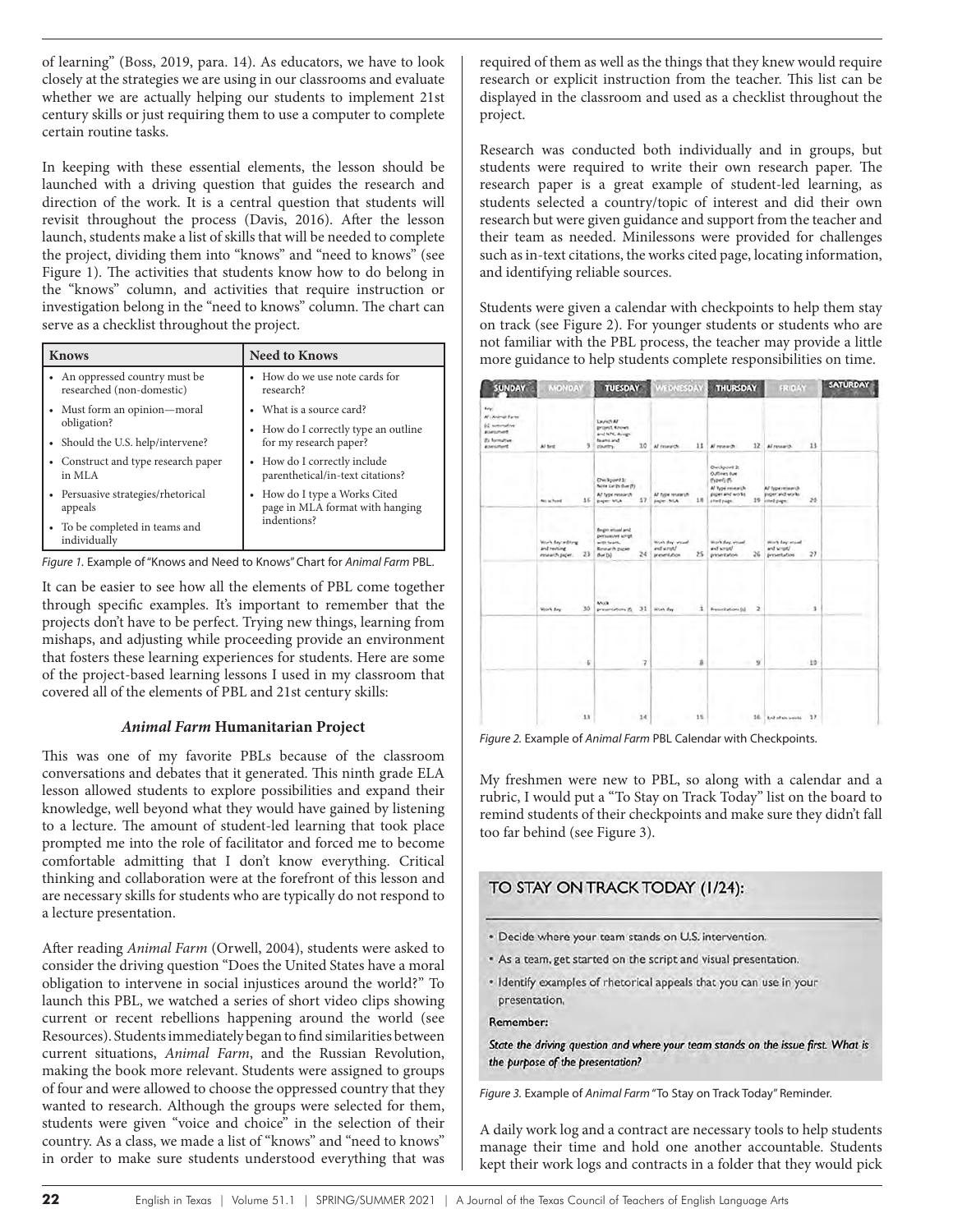up at the start of class and return at the end of class each day. All members of each team agreed on a contract containing certain rules and norms that would be followed in order to be productive. On the work log, students documented work accomplished by each student that day and any pending tasks along with their due dates. After the completion and the presentation of the PBL, students are asked to reflectively write about their learning throughout the process.

# *To Kill a Mockingbird* **Anti-Discrimination Public Service Announcement**

In this PBL, students were asked the driving question "How can discrimination in its various forms and places be solved in our current society?" They were tasked with identifying a type of discrimination evident in the book *To Kill a Mockingbird* (Lee, 1988) and in order to respond to the driving question, researched the history and progress made against that type of discrimination. Students researched people who had stood for justice and worked to eliminate this type of discrimination and events that brought about improvement and education. This required an understanding of the book, its themes, and its characters, and it required students to research and make decisions as a team.

Students were also required to display a certain level of technological knowledge, and many students had to help one another or figure it out on their own, which is part of the PBL process. Communicating effectively to learn new technology skills together provides students opportunities to improve 21st century skills. Specific instructions were not given for the public service announcement (PSA) part of the lesson except for a time limit and an expectation of its effect on ethics, emotions, and logic. Students had to research PSAs in order to understand what makes one effective and to successfully create their own. Aspects of the PBL identified as "need to knows" beforehand may be explicitly taught in class or they may be learned through teamwork and discovery. This project required sensitivity regarding discrimination and thoughtfulness in how the issue was addressed within a public service announcement.

## **Newsletter**

The bi-monthly newsletter was challenging and felt like a real job for all involved. Students had deadlines to meet and responsibilities for which they were held accountable. They were given jobs, such as photography, formatting, and peer editing, and an editor was assigned for the year. If that person was unable to handle the responsibility and meet deadlines, another editor was chosen.

We carried on with the regular curriculum but took a few days each grading period to work on the newsletter in class. The newsletter was shared with parents and businesses throughout the community every other month, giving students a public audience. The authentic purpose of the newsletter caused students to take the endeavor seriously and they produced a better product as a result.

## **Non-PBL Examples of Student Choice and Authentic Experiences**

Time can be an issue for teachers, whether it's finding the time to plan for PBL or the time to actually implement PBL in the classroom. In these situations, it's still helpful to include student choice and authentic experiences when possible, even if the activities do not encompass the complete process of PBL. Activities that require less class time and prep time are easier to implement into your curriculum and can be a great place to start before fully

implementing PBL. Here are some examples of student-led learning activities.

## **"My Morrie" Personal Essay**

This is an example of how students used the book *Tuesdays with Morrie* by Mitch Albom (2002) as a model text and then wrote their own memoirs. Students were asked to choose a person who was their "Morrie," someone who had a positive influence on them. After interviewing their "Morrie" to learn more about them, they typed their own memoir. Students gave a copy of their memoir to their "Morrie" when they were finished, who may have been a parent, grandparent, older sibling, or other family member or friend.

## **Gothic Short Story**

In this assignment, students were given choice on the topic and format but were also given certain requirements, such as including specific literary elements. For classes needing more direction, I provided three choices of topics. Providing students with choice gave them a feeling of ownership and creativity. Many students became so engrossed in developing their gothic stories that they worked on them well beyond the due date, writing much more than they were required.

## **News Article**

This creative assignment required students to write a news article through a specific character's point of view. To do this, students not only had to understand the character, but they also had to understand and incorporate various rhetorical appeals. The activity provided "voice and choice" as students were allowed to choose the *Animal Farm* event for the article, and it provided an opportunity for students to improve  $21<sup>st</sup>$  century skills through the formatting.

# **Blogging**

We began this unit of study by reading an article explaining the importance of blogging. We then looked at a blog called "Humans of New York" (Stanton, n.d.), which began as a photography project by Brandon Stanton but developed into personal stories as he began interviewing random people on the streets of New York. I wanted students to understand how writing gives them a voice, and blogging is a way of making that voice heard.

Students wrote blogs about themselves and about others, just as the blogger on the streets of New York did. They even wrote a movie review. Sometimes they were given more choice than others, but it

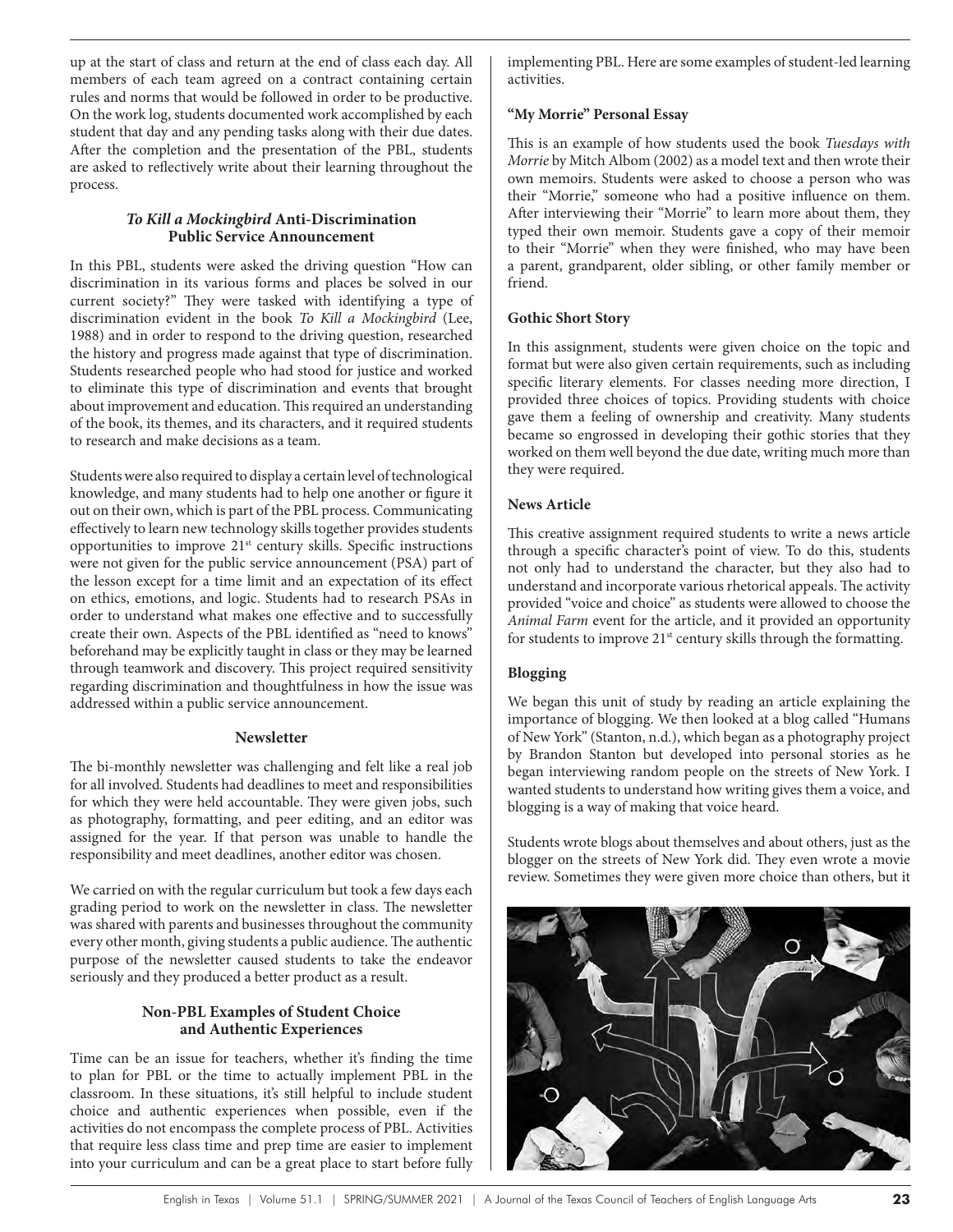

was still a way of providing "voice and choice" by allowing teenagers to express themselves on their own blog site, which provided a public audience.

## **Independent Reading and Book Talks**

One way I tried to provide choice was by giving students choice in reading. It was difficult at times and not always possible. We had certain literature that we were required to cover and that I thought was important to cover, but it is also important for students to find books and stories that they want to read and that they enjoy reading. Providing exposure to a variety of books, student choice in reading, and the time for students to read independently is necessary in helping students develop a love for reading and become lifelong readers (Atwell, 2015). Providing the time for students to read something that they want to read will also help improve their reading skills. Even though it was difficult, a certain amount of time each week was devoted to independently reading a book of choice.

Because it is also important for students to talk about books and have exposure to books, a certain amount of time was dedicated to "book talks" each grading period. Students were given a basic rubric and a time limit to follow. This allowed students the opportunity to reflect on what they had read and provide a short summary and critique of the book for their peers.

For classes requiring more structure and support, students were given choice when possible. This could mean the choice between three fairy tales or the choice between writing prompts. Small steps like these can be taken in order to incorporate "voice and choice" while still maintaining control over much of the content and learning procedures.

## **Poetry Slam**

Another unit in which I incorporated choice was in a poetry unit. I was concerned about participation and engagement, especially for those students who were already difficult to engage. I showed them videos of spoken word poetry to which they could relate. Amanda Gorman's spoken word poetry recited at the 2021 Presidential Inauguration and Super Bowl (e.g., CNBC Television, 2021) would be great examples for students. We looked at different types of poems together, and then I encouraged them to do the same independently. They could write a poem in the style and on the topic of their choice, modeling it after one of the poems that they had read during the unit and enjoyed.

I invited visitors to our Poetry Slam, including the principal, so that the student readers/performers would have a public audience, decorated the room with a beatnik vibe, and was still worried that students wouldn't participate or come prepared. But they did.

Students amazed me with the way they shared of themselves with such personal poems. This was a lesson for me: Don't assume that you must take the lead, giving students no choice and only directions to follow because you think they won't take responsibility. When provided a safe and positive learning environment, some students may surprise you (Zuniga & Cooper, 2016).

## **Modernization of Classic Literature**

This project was engaging and fun for students, even though it required a lot of work on their part. To get started, they divided themselves into groups, selected a scene from *Romeo & Juliet*, and chose a theme to use in recreating the scene. I gave them scenes and themes from which to choose, but they were also allowed to choose their own.